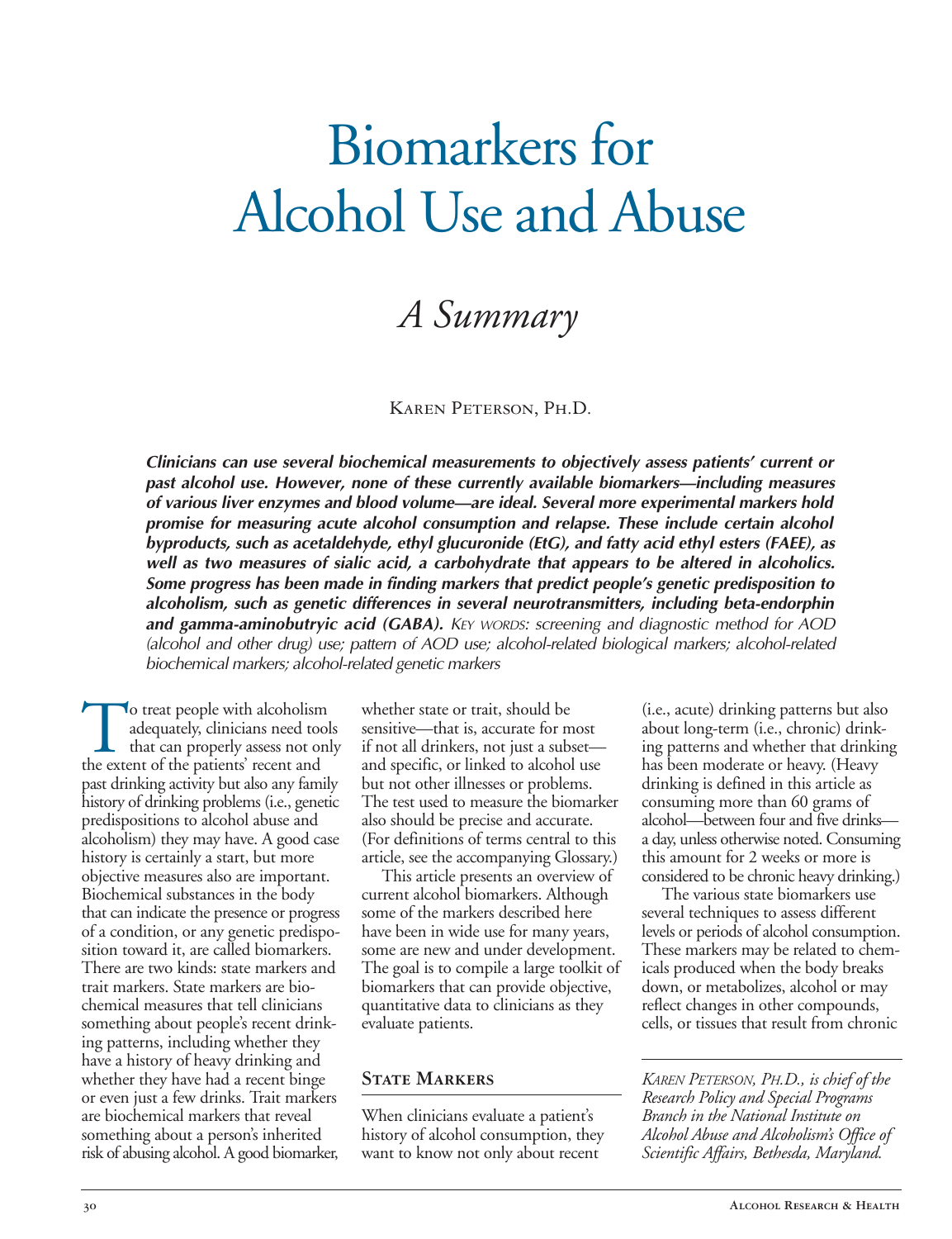or acute alcohol exposure. (The table summarizes the sensitivity, specificity, and potential uses of these measures. For further information on state markers, see the figure.)

#### *Currently Used State Markers*

For many years, clinicians have had access to a group of biomarkers that indicate a person's alcohol intake. Several of these reflect the activity of certain liver enzymes: serum gamma-glutamyltransferase (GGT), aspartate aminotransferase (AST), alanine aminotransferase (ALT), and carbohydrate-deficient transferrin (CDT), a protein that has received much attention in recent years. Another marker, N-acetyl-β-hexosaminidase (beta-Hex), indicates that liver cells, as well as other cells, have been breaking down carbohydrates, which are found in great numbers in alcohol (Javors and Johnson 2003). Clinicians also have used red blood cell volume, known as mean corpuscular volume (MCV), as a biomarker of alcohol intake.

*Gamma-Glutamyltransferase (GGT).*  This glycoprotein—a large molecule made up of both proteins and carbohydrates—aids in digestion and is found in key liver cells (or hepatocytes) and in other cells involved in bile production, including biliary epithelial cells. Elevated GGT levels are an early indicator of liver disease; chronic heavy drinkers, especially those who also take certain other drugs, often have increased GGT levels. However, GGT is not a very sensitive marker, showing up in only 30–50 percent of excessive drinkers in the general population (Conigrave et al. 2003). Nor is it a specific marker of chronic heavy alcohol use, because other digestive diseases, such as pancreatitis and prostate disease, also can raise GGT levels.

*Aspartate Aminotransferace (AST) and Alanine Aminotransferace (ALT)* are enzymes that help metabolize amino acids, the building blocks of proteins. They are an even less sensitive measure of alcoholism than GGT; indeed, they are more useful as an indication of liver disease than as a direct link to alcohol

consumption. Nevertheless, research finds that when otherwise healthy people drink large amounts of alcohol, AST and ALT levels in the blood increase (Halvorson et al. 1993). Of the two enzymes, ALT is the more specific measure of alcohol-induced liver injury because it is found predominantly in the liver, whereas AST is found in several organs, including the liver, heart, muscle, kidney, and brain. Very high levels of these enzymes (e.g., 500 units per liter) may indicate alcoholic liver disease. Clinicians often use a patient's ratio of AST to ALT to confirm an impression of heavy alcohol consumption. However, because these markers are not as accurate in patients who are under age 30 or over age 70, they are less useful than some of the other more comprehensive markers (Halvorson et al. 1993).

*Mean Corpuscular Volume (MCV),* a person's volume of red blood cells, also is associated with heavy chronic drinking (Neumann and Spies 2003), as the MCV in heavy drinkers tends to exceed the average range. This marker is less useful clinically, however, because the MCV stays high for several months

after a person stops drinking, so someone could be abstinent but still show a high MCV value. In addition, other conditions may affect MCV, reducing its specificity and further confounding any interpretation of results using this marker.

*N-Acetyl-*β*-Hexosaminidase (Beta-Hex),*  an enzyme found to be elevated in heavy drinkers (Javors and Johnson 2003), has been shown in some early studies to be both a sensitive and specific measure of heavy drinking. In addition, unlike MCV, the increased beta-Hex subsides to normal levels after only 7 to 10 days of abstinence. However, the beta-Hex assay is difficult to obtain in the United States, so clinicians have little experience using it with different treatment populations. Other conditions, such as diabetes and hypertension, also appear to elevate beta-Hex.

*Carbohydrate-Deficient Transferrin (CDT)*  is a version of the glycoprotein transferrin, a molecule responsible for carrying iron within the bloodstream. CDT, as its name implies, is a form of this molecule that is deficient in the carbohydrate sialic acid. Normally, transferrin

| GLOSSARY      |                                                                                                                                                    |  |  |  |  |
|---------------|----------------------------------------------------------------------------------------------------------------------------------------------------|--|--|--|--|
| Biomarker:    | A biochemical feature (a compound or series of compounds)<br>that can be used to measure the progress of a disease or<br>the effects of treatment. |  |  |  |  |
| State marker: | A <i>biomarker</i> that provides information about recent<br>drinking activity.                                                                    |  |  |  |  |
| Trait marker: | A biomarker that provides information about a person's<br>genetic predisposition toward alcohol dependence.                                        |  |  |  |  |
| Accuracy:     | A measure's ability to obtain the expected result.                                                                                                 |  |  |  |  |
| Precision:    | A measure's "repeatability," or ability to repeat the<br>expected result without significant day-to-day variation.                                 |  |  |  |  |
| Sensitivity:  | A test's ability to detect small differences in concentration<br>of the <i>biomarker</i> .                                                         |  |  |  |  |
| Specificity:  | A test's ability to indicate the absence of a <i>biomarker</i> in a<br>sample that is truly negative for that <i>biomarker</i> .                   |  |  |  |  |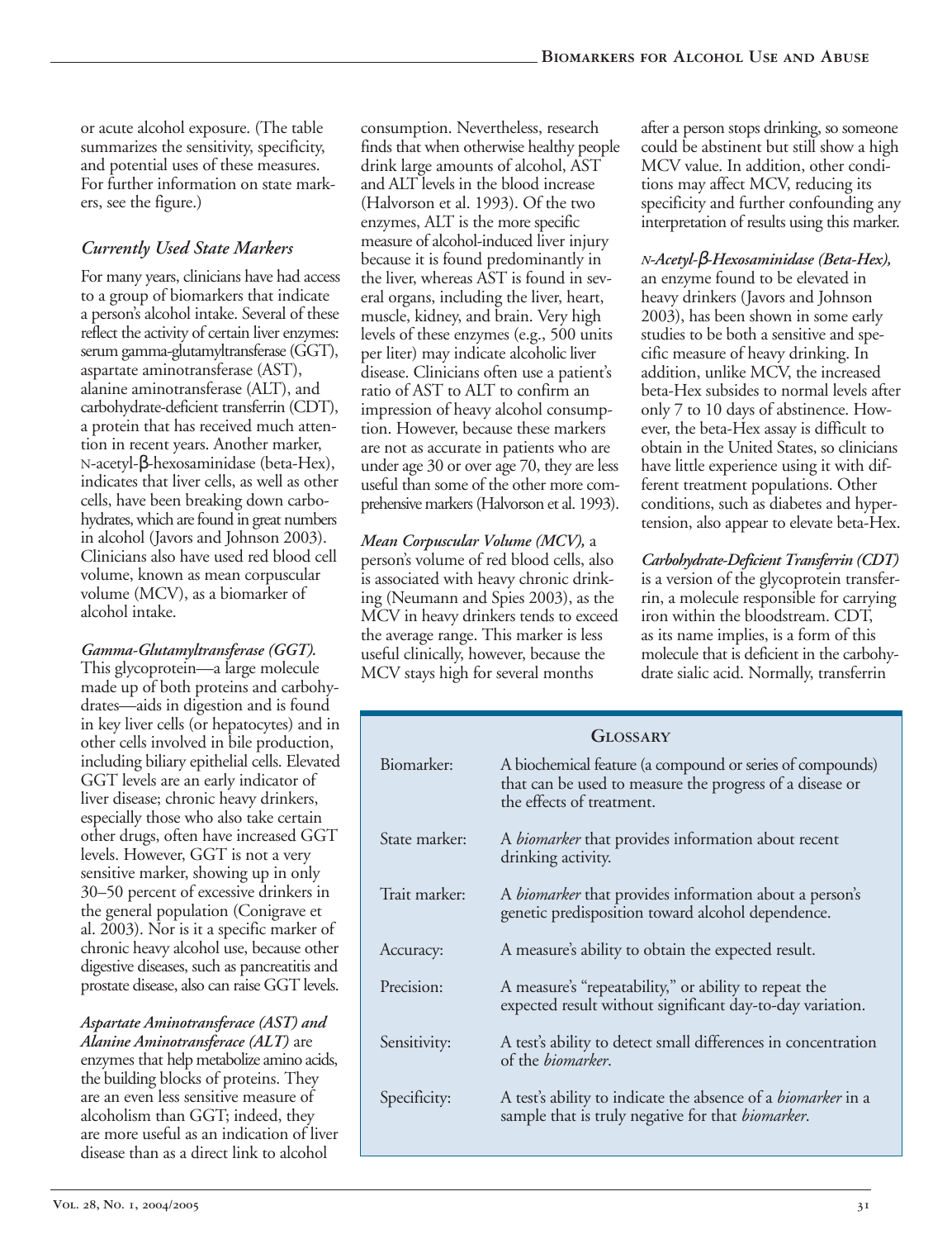contains four to six sialic acid molecules, but research indicates that drinking disrupts sialic acid's ability to attach to transferrin as well as other molecules. Many versions of transferrin normally are found in healthy people, but studies indicate that heavy drinkers have higher amounts of the CDT version than nondrinkers.

CDT has been widely used by clinicians in recent years to screen for heavy alcohol consumption. Although it appears to be a highly specific measure of alcohol consumption, showing low rates of false positives, CDT is difficult to measure accurately. Distinguishing CDT from other forms of transferrin is challenging. In addition, even teetotalers have low concentrations of CDT in their blood, and people with generally high concentrations of total transferrin will necessarily have high absolute numbers of CDT molecules, regardless of their drinking status. These difficulties affect the precision and therefore the sensitivity of the test. Another disadvantage with the CDT marker is that there is a relatively high rate of false negative results: Some patients who drink heavily do not show elevated levels of CDT. Researchers also find that, in general, women tend to have higher CDT levels than men, regardless of their drinking history (Arndt 2000). What causes this gender difference is not clear, but some tests now on the market claim to correct for it.

Recently, researchers have made several improvements in measuring CDT, including developing agents that specifically detect CDT (i.e., immunological reagents) (Bean et al. 2001) and measuring CDT levels as a percentage of total transferrin, rather than an absolute value (Anttila et al. 2004). Some studies also have examined the usefulness of combining the CDT and GGT tests (Chen et al. 2003), finding that, at least in men, using both tests is more sensitive than using either marker alone.

Despite the disadvantages of the CDT marker, it remains a very well-characterized biomarker for heavy alcohol intake.

#### *Newer State Markers Under Study*

Several new markers for assessing alcohol intake and alcohol abuse are at vari-





ous stages of research and development, including the plasma sialic acid index of apolipoprotein J (SIJ), total serum sialic acid (TSA), 5-hydroxytryptophol (5-HTOL), and various fatty acid ethyl esters (FAEEs). None of these tests are commercially available, but some look promising, as described in the following section.

*Plasma Sialic Acid Index of Apolipoprotein J (SIJ).* Apolipoprotein J is a glycoprotein found in needed complexes (i.e., lipoproteins) that are responsible for transporting fats (i.e., lipids) in the blood. Research indicates that apolipoprotein J may help transfer fats such as cholesterol from one lipoprotein to another (Javors and Johnson 2003). Like the molecule transferrin, apolipoprotein J contains sialic acid particles that may be reduced in number after alcohol consumption. Apolipoprotein J has more than four times more sialic acid chains than transferrin, making it easier to measure changes in sialic acid content caused by heavy alcohol consumption. More study is needed, but preliminary findings show promise for SIJ as a highly specific and easy-tomeasure marker.

*Total Serum Sialic Acid (TSA).* Because of sialic acid's clear potential as a highly specific marker for alcohol use, researchers have begun to study the potential of measuring total sialic acid (TSA) levels in patients' blood, rather than looking at the difference in sialic acid chains only on glycoproteins such as transferrin and apolipoprotein J. Early studies (Javors and Johnson 2003) demonstrate that, compared with social drinkers of both genders, both male and female alcoholics had elevated amounts of TSA. The test for TSA has similar sensitivity and specificity to the test for CDT for measuring alcohol consumption. However, because TSA levels take longer than either CDT or GGT to decrease during periods of abstinence, the TSA test might not be as useful for treatment programs assessing patients for relapse.

*5-Hydroxytryptophol (5-HTOL).* When the body breaks down a key chemical involved in cellular communication in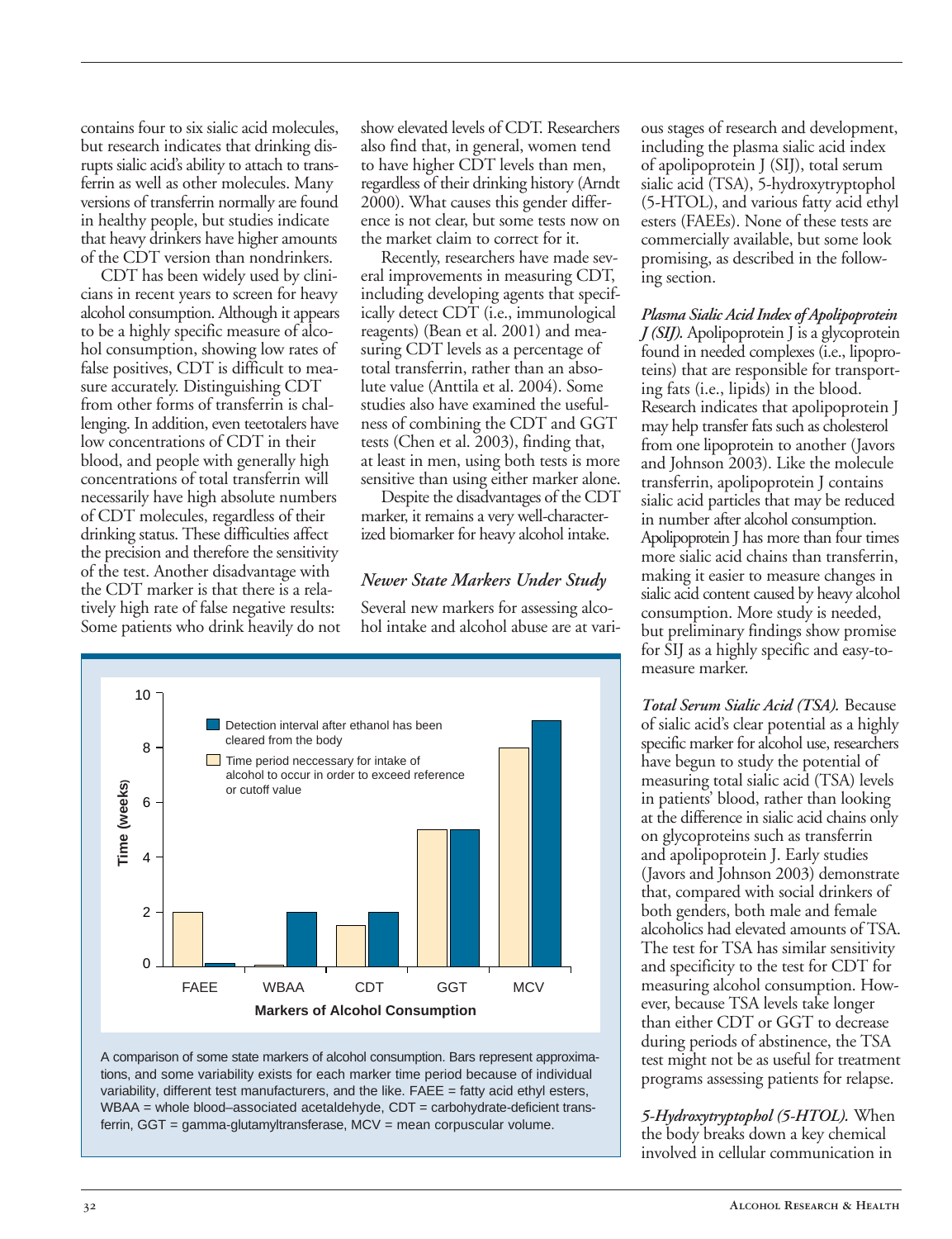the brain (the neurotransmitter serotonin), bolism of serotonin so that the body detected for approximately 5 to 15 one of the minor resulting components produces more 5-HTOL when people hours longer than standard alcohol

one of the minor resulting components<br>
(or metabolites) is 5-hydroxytryptophol. consume alcohol than when they do<br>
Alcohol and its primary breakdown<br>
product, acetaldehyde, affect the meta-<br>
HTOL via the urine, where it ca

| Summary of State Markers for Alcohol Consumption  |                                 |                                                      |                                                                          |                                              |  |
|---------------------------------------------------|---------------------------------|------------------------------------------------------|--------------------------------------------------------------------------|----------------------------------------------|--|
| <b>Marker</b>                                     | <b>Sensitivity</b><br>(percent) | <b>Diagnostic</b><br><b>Specificity</b><br>(percent) | Possible or<br><b>Current Use</b>                                        | <b>Used</b><br><b>Clinically</b><br>in U.S.? |  |
| Gamma-glutamyl-<br>transferase (GGT)              | 61 <sup>1</sup>                 | n/a                                                  | Chronic<br>alcohol abuse                                                 | Yes                                          |  |
| Alanine<br>aminotransferase<br>(ALT)              | Method-<br>dependent            | n/a                                                  | Chronic<br>alcohol abuse                                                 | Yes                                          |  |
| Aspartate<br>aminotransferase<br>(AST)            | 56 <sup>1</sup>                 | n/a                                                  | Chronic<br>alcohol abuse                                                 | Yes                                          |  |
| Carbohydrate-<br>deficient transferrin<br>(CDT)   | $26 - 83^{2*}$                  | 92 <sup>3</sup>                                      | Heavy<br>alcohol use**                                                   | Yes                                          |  |
| N-acetyl-β-hexosaminidase                         | 942                             | 91 <sup>2</sup>                                      | Heavy alcohol use                                                        | <b>No</b>                                    |  |
| Whole blood-<br>associated<br>acetaldehyde (WBAA) | 100 <sup>4</sup>                | 95 <sup>4</sup>                                      | Recent alcohol<br>consumption at all<br>levels; monitoring<br>abstinence | Yes                                          |  |
| Mean corpuscular<br>volume (MCV)                  | 47 <sup>1</sup>                 | n/a                                                  | Heavy<br>alcohol use                                                     | Yes                                          |  |
| Apolipoprotein J                                  | n/a                             | n/a                                                  | Heavy<br>alcohol use                                                     | <b>No</b>                                    |  |
| 5-hydroxytryptophol<br>$(5-HTOL)$                 | n/a                             | n/a                                                  | Monitoring<br>sobriety                                                   | <b>No</b>                                    |  |
| Salsolinol                                        | n/a                             | n/a                                                  | Chronic alcohol<br>consumption                                           | <b>No</b>                                    |  |
| Fatty acid ethyl<br>esters (FAEE)                 | $100^{5}$                       | 90 <sup>5</sup>                                      | Recent heavy<br>alcohol use                                              | <b>No</b>                                    |  |
| Ethyl glucuronide<br>(EtG)                        | n/a                             | Method-<br>dependent                                 | Monitoring<br>sobriety;<br>forensics                                     | <b>No</b>                                    |  |

\* Depending on method and gender

\*\* More than 60 grams per day (4–5 standard drinks)

n/a = data not available

- 1 Anttila et al. 2004. 2 Stowell et al. 1997.
- 3 Javors and Johnson 2003.
- 4 Bean et al. 2001.

5 Wurst et al. 2004.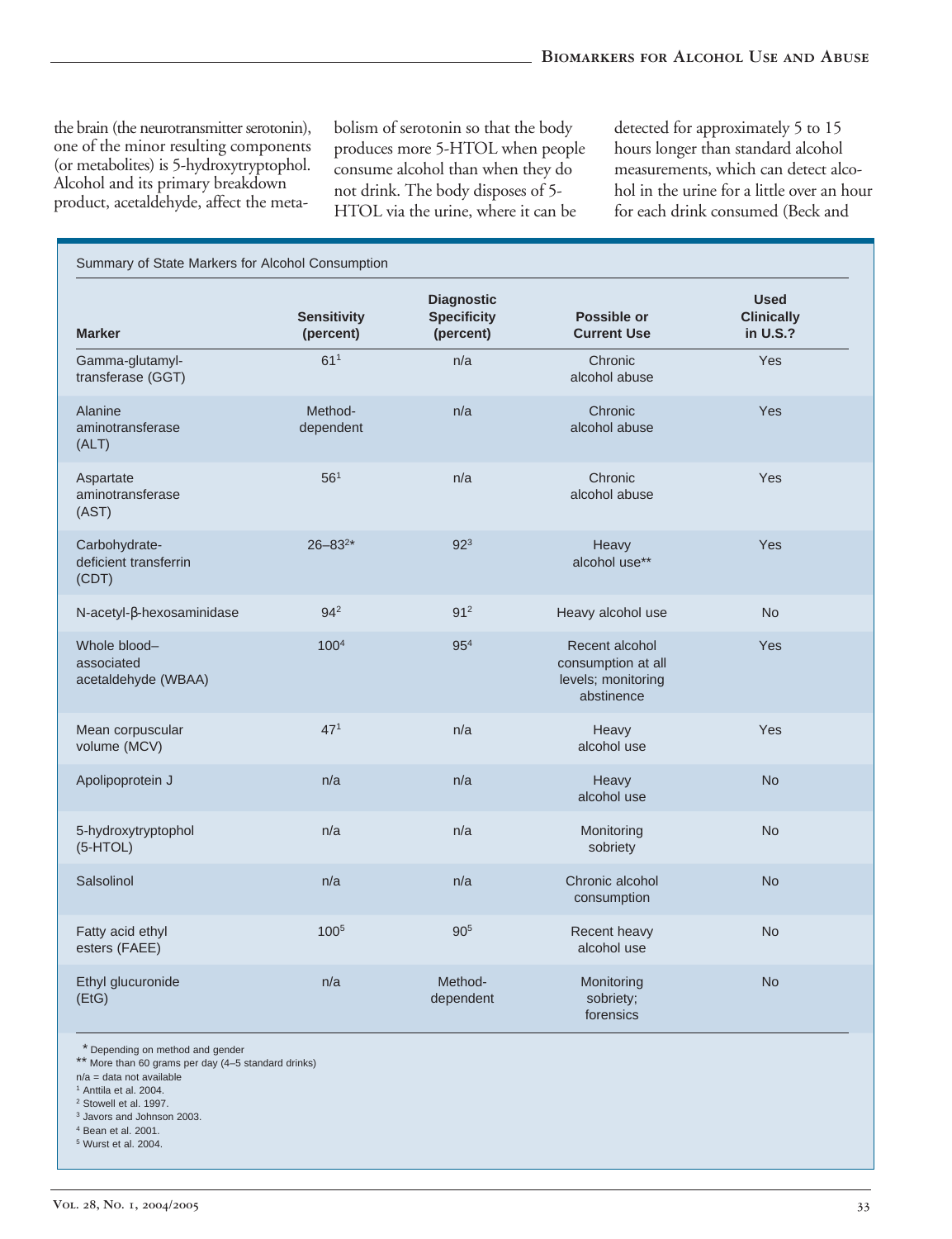Helander 2003). Because of its ability to detect people's alcohol use for up to 24 hours after they have been drinking, 5-HTOL is considered a 24-hour biomarker for heavy alcohol consumption. Although the marker requires more study, preliminary work indicates that it is both sensitive and specific for detecting recent heavy alcohol consumption (Beck and Helander 2003). Testing for 5-HTOL may prove especially useful in forensic toxicology. Emergency room clinicians may find it helps detect people who consumed large amounts of alcohol before preparation for surgery, and treatment professionals may be able to use this test to monitor the care of people involved in treatment maintenance programs (although the antidrinking medication disulfiram, which people in these settings may be taking, also can lead to increases 5-HTOL levels). In addition, research has shown that the ratio of 5-HTOL to another serotonin metabolite, 5-HIAA or 5-hydroxyindole-3-acetic acid, is a useful indication of previous drinking (Johnson et al. 2004).

*Fatty Acid Ethyl Esters (FAEE).* Along with acetaldehyde, the body also produces FAEE when it breaks down alcohol. FAEE is measured as a combination of four separate molecules and is found in the liver, pancreas, and fat (i.e., adipose) tissues up to 24 hours after alcohol consumption. FAEE is a sensitive and specific marker for distinguishing social drinkers from heavy or alcohol-dependent drinkers (Wurst et al. 2004; Salem et al. 2001). Because it also is found in human hair (Wurst et al. 2003; Yegles et al. 2004), some researchers suggest using FAEE in hair as a marker for chronic heavy alcohol consumption (Wurst et al. 2004). The body cannot flush FAEE out of hair, so the compound builds up over a long period of chronic drinking.

FAEE measured in liver and adipose tissue also has been used as a postmortem marker of alcohol consumption (Salem et al. 2001). Such a measure is needed because current measures, such as blood alcohol levels, can be artificially high as a result of alcohol formation in the body after death. So far, FAEE looks promising. Preliminary studies (Salem

et al. 2001) show that when measured in adipose tissue, FAEE is useful as a biomarker up to 12 hours after death in alcohol-treated animals; when measured in animal liver tissue, FAEE is useful up to 24 hours after alcohol treatment. Further study is required to fully explore FAEE's sensitivity and specificity.

*Ethyl Glucuronide (EtG).* EtG is another minor metabolite of alcohol that forms in the liver when alcohol reacts with glucuronic acid, a substance which works to detoxify drugs by turning them into water-soluble compounds that can be easily removed from the body.

EtG can be detected in the blood for up to 36 hours and in the urine for up to 5 days after heavy alcohol use. In addition to blood and urine, EtG is detectable in other body fluids, hair, and body tissues (Wurst et al. 2003), although no apparent correlation has been found between alcohol consumption and the presence of EtG in hair. When people test positive for EtG, it is likely that they consumed alcohol recently, even if there is no alcohol left in their bodies. This makes EtG especially useful for detecting drinking relapses. Measuring EtG levels is difficult, however. A rather sophisticated instrument, the mass spectrometer, is required for an accurate reading of EtG from urine. And so far, attempts to produce a measure for urine-based EtG using simpler techniques or to measure EtG in other body fluids or hair have yielded less than satisfactory results (Wurst et al. 2003). Once an easy method of measuring EtG is developed, it has potential to detect relapse, to detect alcohol use in settings where drinking is deemed risky, such as for testing those who drive vehicles, fly planes, or operate other sophisticated machinery, as well as for forensic use.

*Acetaldehyde.* The first compound the body produces as it metabolizes alcohol is acetaldehyde, which exists on its own and also can bind to certain proteins, including hemoglobin (a protein in red blood cells that carries oxygen). Researchers are able to measure concentrations of both free and bound

acetaldehyde in blood samples using high-performance liquid chromatography and fluorescence detection—known as the whole blood–associated acetaldehyde assay (WBAA) (Halvorson et al. 1993). This assay is highly specific, extremely sensitive (Peterson and Polizzi 1987), and has excellent precision. The insurance testing industry has used WBAA for more than a decade to test for heavy alcohol consumption (FDA approval for wider clinical use is pending). Its potential is even greater as a clinical tool to monitor people in alcoholism treatment programs, because this test can provide a picture of alcohol use over time. This works because, as a person continues to drink, hemoglobin-bound acetaldehyde accumulates in red blood cells over their 120-day average life span, and this buildup shows up as an increasing WBAA assay number. Levels of protein-bound acetaldehyde remain high for approximately a month after alcohol consumption (Halvorson et al. 1993). The ability of the WBAA assay to measure alcohol consumption patterns over time makes it unique among the biomarkers described here.

*Salsolinol.* This compound, formed when the neurotransmitter dopamine reacts either with alcohol's byproduct acetaldehyde or with pyruvate (a metabolite of glucose that is used by cells for energy), shows some promise as a state marker for chronic alcohol consumption. However, the usefulness of salsolinol may depend on how it is measured whether, for example, in blood, urine, or brain tissue. Salsolinol levels in urine have been found to decrease following *acute* alcohol consumption (Haber et al. 2002), and measuring salsolinol levels in the blood may provide a better indication of *chronic* alcohol consumption. A study by Haber and coworkers (Haber et al. 2002) showed that, compared with nonalcoholics, alcoholics who have been abstinent for as little as 1 week have decreased salsolinol levels in one type of white blood cell (lymphocytes). Studies of salsolinol levels in the brain, in contrast, found no difference in salsolinol levels between alcoholics and nonalcoholics (Musshoff et al.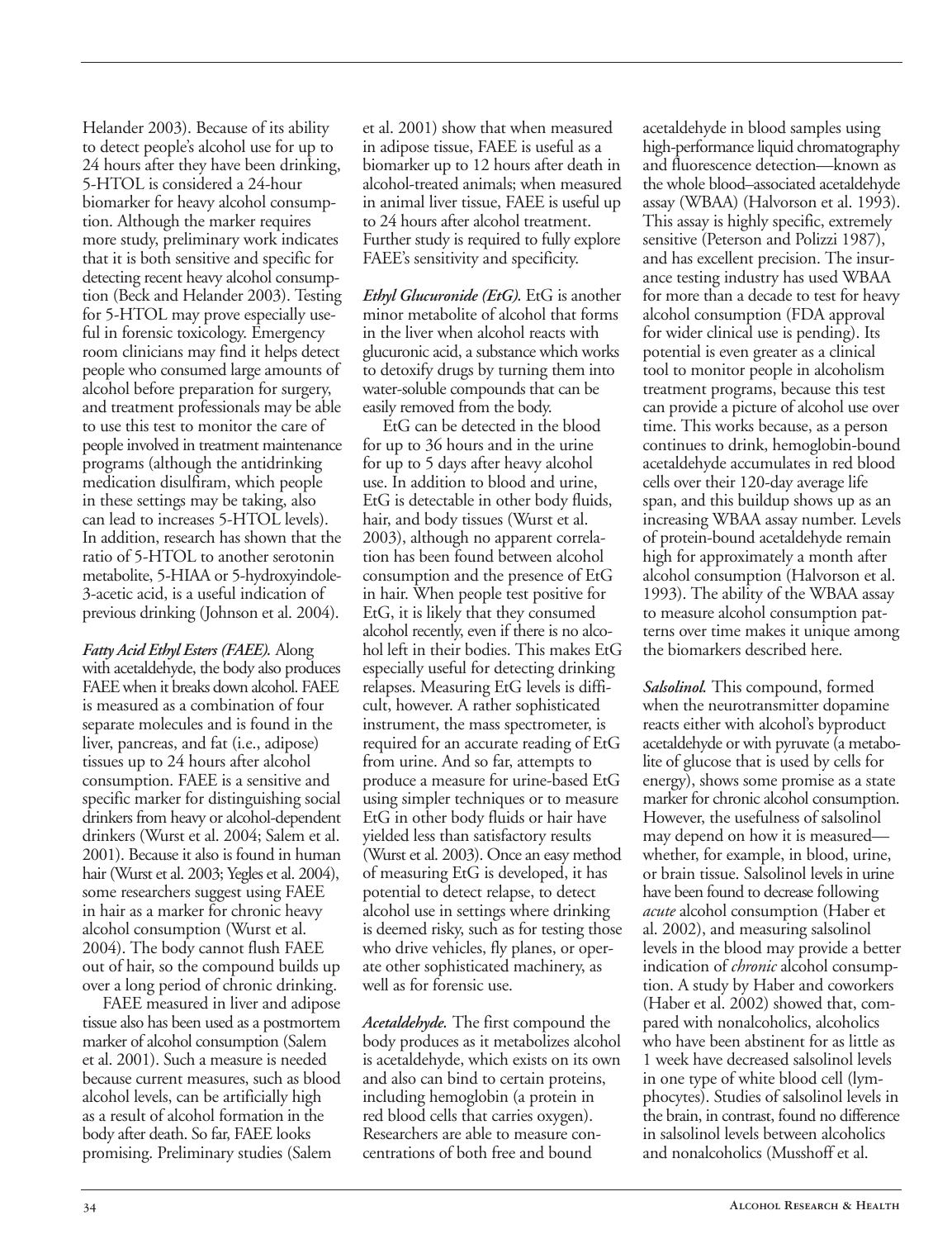2005). This may indicate problems of measuring salsolinol in the brain as well as inherent differences in salsolinol levels among different biological sources.

#### *Proteomics*

Researchers have begun to use proteomics, the systematic study of proteins that are matched to certain known genes, to search for biomarkers of alcohol consumption. Recently, investigators used a powerful technique, surfaceenhanced laser desorption/ionization– time of flight–mass spectrometry (SELDI-TOF-MS), to study serum samples from alcoholics who had consumed more than 10 drinks a day for at least 10 years (Nomura et al. 2004). The researchers examined the protein profile in the blood of these people upon admission to an alcoholism treatment program and again after abstinence taking measures throughout the treatment program. They found measurable differences in the levels of two proteins, a fragment of the fibrinogen  $\alpha$ E chain and a fragment of apoprotein A–II. Specifically, patients had low levels of the proteins when they were drinking and significantly increased levels starting as soon as 1 week into the treatment program. Nomura and colleagues (2004) concluded that the two protein fragments have potential as markers of excessive alcohol consumption in heavy drinkers seeking treatment.

### **Trait Markers**

Biochemical markers are being developed to identify people with a genetic predisposition to alcohol abuse and alcoholism. Knowing who is at risk can help prevent alcohol problems altogether, or enable a person to seek early treatment for developing problems or to experience better treatment outcomes. At a minimum, any useful trait marker should satisfy at least three criteria: It should be passed down from parents to children through the genes (i.e., be heritable), it should be associated with the disease in question in the general population, and it should be independent of

the status of the disease, meaning that it would be present whether the person displayed symptoms of the disease or was asymptomatic (Ratsma et al. 2002). Biomarkers that meet these criteria and

*Kno wing who is at altogether , or enable early tr eatment. risk can help prevent alcohol problems a person to seek* 

show low rates of false positive and false negative results will have excellent value in predicting the likelihood that a person will develop alcohol dependence. Much of the research in this area is preliminary, but several markers, including an enzyme and a group of neurotransmitters, hint at its potential.

#### *Adenylyl Cyclase (AC) Activity*

A protein found in cell membranes, AC plays an important role in providing the cell with energy. Researchers became interested in AC activity as a potential trait marker when they discovered that AC activity is inherited and the enzyme is less active in the blood platelet cells of abstinent alcoholics than in nonalcoholics (Hoffman et al. 2002). In addition, AC activity increases when alcoholics begin drinking again, suggesting that alcohol somehow stimulates AC activity. Unfortunately, it appears that marijuana and other drug use also affect AC activity, making it an imprecise marker for alcohol use specifically (Hoffman et al. 2002). Researchers now are searching for possible differences between alcoholics and nonalcoholics in the structure of genes associated with AC activity.

#### *Gamma-Aminobutyric acid (GABA)*

The neurotransmitter GABA is a chemical that acts on special docking molecules (i.e., receptors) in brain cells (i.e., neurons) for the GABA molecule. These molecules enable charged chlorine ions to enter and exit the cell, thus controlling the chemical balance of the cells. Studies (Ratsma et al. 2002; Mihic and Harris 1996) find that people have different levels of GABA and these differences are inherited. In addition, studies show that people who are alcohol dependent have lower levels of GABA than do non-alcohol-dependent people. Thus, at least in these preliminary studies, GABA fulfills two of the three requirements of a trait marker for alcoholism.

#### *Dopamine*

Another neurotransmitter, dopamine, acts at the receptor level and is believed to be involved in the brain's reward system. A recent study (Ratsma et al. 2002) found that male alcoholics who had been abstinent for 7 years showed a lower level of dopamine receptor activity compared with nonalcoholic men, whereas a previous study (Balldin et al. 1985) demonstrated that alcoholics, after a withdrawal period of 4 to 7 days, showed an elevated response to dopamine, indicating elevated receptor activity. Other studies examining levels of the major byproduct of dopamine metabolism, homovanillic acid, also have had contradictory results. Some investigators (George et al. 1999) found higher levels of homovanillic acid in alcoholics compared with nonalcoholics, but other researchers (Petrakis et al. 1999) found lower levels for alcoholics. Because of these conflicting baseline findings, dopamine is not considered a good candidate trait marker at this time.

#### *Beta-Endorphin*

The neurotransmitter beta-endorphin is an opioid produced by the pituitary gland. It works to activate neurons' opiate receptors and is thought to produce natural pain relief and a feeling of exhilaration. Studies find that alcoholics have lower levels of beta-endorphin than nonalcoholics, and that children of alcoholics have fewer opioid receptors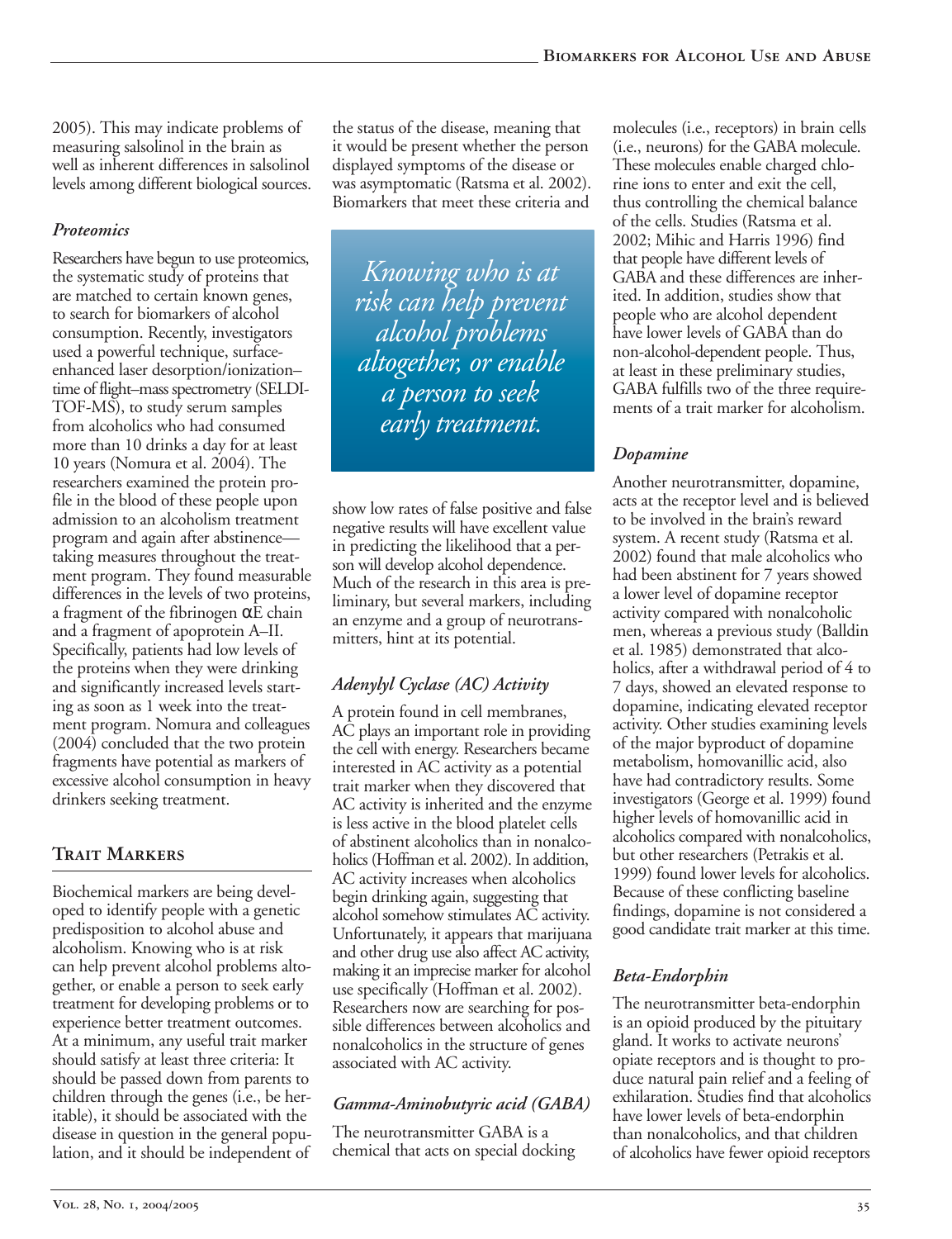than children of nonalcoholics (Volpicelli et al. 1990; Zalewska-Kaszubska and Czarnecka 2005; Oswald and Wand 2004). These findings indicate that differences in beta-endorphin levels are both specific to alcoholism and inherited, fulfilling two of the three requirements for a trait marker of alcoholism. Researchers still need to do much more work to establish beta-endorphin as a true trait marker.

#### *Serotonin*

Preliminary research indicates that the neurotransmitter serotonin or other biochemicals associated with serotonin show potential as trait markers for alcoholism. One such biochemical the amino acid tryptophan, which influences how much serotonin the brain produces—may be decreased in people consuming excess alcohol (Ratsma et al. 2002; Swann et al. 1999).

Another line of research examines the activity of the serotonin transporter, which controls how much serotonin is available to cells. Research finds natural differences among people in serotonin transporter activity in blood platelets, and these differences appear to be inherited. In addition, alcoholics who have been abstinent for extended periods of time show higher serotonin transporter activity than nonalcoholics, as do children of alcoholics compared with children of nonalcoholics (Oroszi and Goldman 2004). These findings indicate that serotonin transporter activity in blood platelets has potential as a trait marker for alcoholism.

#### **Summary**

The search for ideal biomarkers of alcohol consumption (state) and for the genetic predisposition toward alcohol dependence (trait) continues. Although the state markers currently in use have value, their limitations and weaknesses make it desirable to develop more sensitive and specific markers. The importance of a marker's precision, accuracy, sensitivity, and specificity cannot be overstated. Although it is

likely that researchers never will find one marker to satisfy all clinical needs, they eventually may develop combinations of markers for different clinical purposes, from unselective screening (i.e., drinking versus not drinking) to confirming a suspicion of alcohol abuse or dependence. In addition, proteomics may provide "signatures," or combinations of compounds that are important diagnostically.

Alcohol consumption patterns, like most human behavior, are complex. Clinicians often need to detect patterns of drinking other than the chronic, heavy drinking detected by GGT, AST, ALT, and CDT. For example, they may need to know whether a person has done any amount of drinking recently or what type of drinking has occurred (e.g., heavy or social drinking). Therefore, finding new biomarkers that measure many different aspects of alcohol consumption will vastly increase the clinician's ability to detect and treat alcohol abuse and dependence. In addition, such biomarkers will help provide more precise definitions of alcohol consumption and alcohol use disorders not only in the clinic but in research where these terms currently are defined less precisely, such as number of drinks consumed over a certain period of time.

Finally, more research is necessary before clinically useful trait markers of genetic predisposition to alcohol dependence are fully developed. The markers first must be validated clinically by testing people before they develop alcoholism and waiting to see how well the marker predicts later behavior. As researchers further develop the markers described here and discover more biomarkers, their work should greatly improve clinicians' ability to objectively assess alcohol consumption as well as genetic predisposition to alcohol use disorders. ■

#### **References**

ANTTILA, P.; JARVI, K.; LATVALA, J.; AND NIEMELA, O. Method-dependent characteristics of carbohydrate-deficient transferrin measurements in the follow-up of alcoholics. *Alcohol and Alcoholism* 39(1): 59–63, 2004.

ARNDT, T. Carbohydrate-deficient transferrin as a marker of chronic alcohol abuse: A critical review of preanalysis, analysis, and interpretation. *Clinical Chemistry* 47(1):13–27, 2000.

BALLDIN, J.; ALLING, C.; GOTTFRIES, C.G.; ET AL. Changes in dopamine receptor sensitivity in humans after heavy alcohol intake. *Psychopharmacology*  86:142–146, 1985.

BEAN, P.; HARASYMIW, J.; PETERSON, C.M.; AND JAVORS, M. Innovative technologies for the diagnosis of alcohol abuse and monitoring abstinence. *Alcoholism: Clinical and Experimental Research*  25(2):309–316, 2001.

BECK, O., AND HELANDER, A. 5-hydroxytryptophol as a marker for recent alcohol intake. *Addiction*  98(Suppl. 2):63–72, 2003.

CHEN, J.; CONIGRAVE, K.M.; MACASKILL, P.; ET AL. on behalf of the World Health Organization and the International Society for Biomedical Research on Alcoholism Collaborative Group. Combining carbohydrate-deficient transferrin and gamma-glutamyltransferase to increase diagnostic accuracy for problem drinking. *Alcohol and Alcoholism* 38(6):574–582, 2003.

CONIGRAVE, K.M.; DAVIES, P.; HABER, P.; AND WHITFIELD, J.B. Traditional markers of excessive alcohol use. *Addiction* 98(Suppl. 2):31–43, 2003.

GEORGE, D.T.; RAWLINGS, R.R.; ECKARDT, M.J.; ET AL. Buspirone treatment of alcoholism: Age of onset, and cerebrospinal fluid 5-hydroxyindolacetic acid and homovanillic acid concentrations, but not medication treatment, predict return to drinking. *Alcoholism: Clinical and Experimental Research*  23(2):272–278, 1999.

HABER, H.; JAHN, H.; EHRENREICH, H.; AND MELZIG, M.F. Assay of salsolinol in peripheral blood mononuclear cells of alcoholics and healthy subjects by gas chromatography-mass spectrometry. *Addiction Biology* 7(4):403–407, 2002.

HALVORSON, M.R.; CAMPBELL, J.L.; SPRAGUE, G.; ET AL. Comparative evaluation of the clinical utility of three markers of ethanol intake: The effect of gender. *Alcoholism: Clinical and Experimental Research* 17(2):225–229, 1993.

HOFFMAN, P.L.; GLANZ, J.; TABAKOFF, B.; and the WHO/ISBRA Study on State and Trait Markers of Alcohol Use and Dependence Investigators. Platelet adenylyl cyclase activity as a state or trait marker in alcohol dependence: Results of the WHO/ISBRA study on state and trait markers of alcohol use and dependence. *Alcoholism: Clinical and Experimental Research* 26(7):1078–1087, 2002.

JAVORS, M.A., AND JOHNSON, B.A. Current status of carbohydrate-deficient transferrin, total serum sialic acid, sialic acid index of apolipoprotein J and serum beta-hexosaminidase as markers for alcohol consumption. *Addiction* 98(Suppl. 2):45–50, 2003.

JOHNSON, R.D.; LEWIS, R.J.; CANFIELD, D.V.; AND BLANK, C. L. Accurate assignment of ethanol origin in postmortem urine: Liquid chromatographic– mass spectrometric determination of serotonin metabolites. *Journal of Chromatography B,*